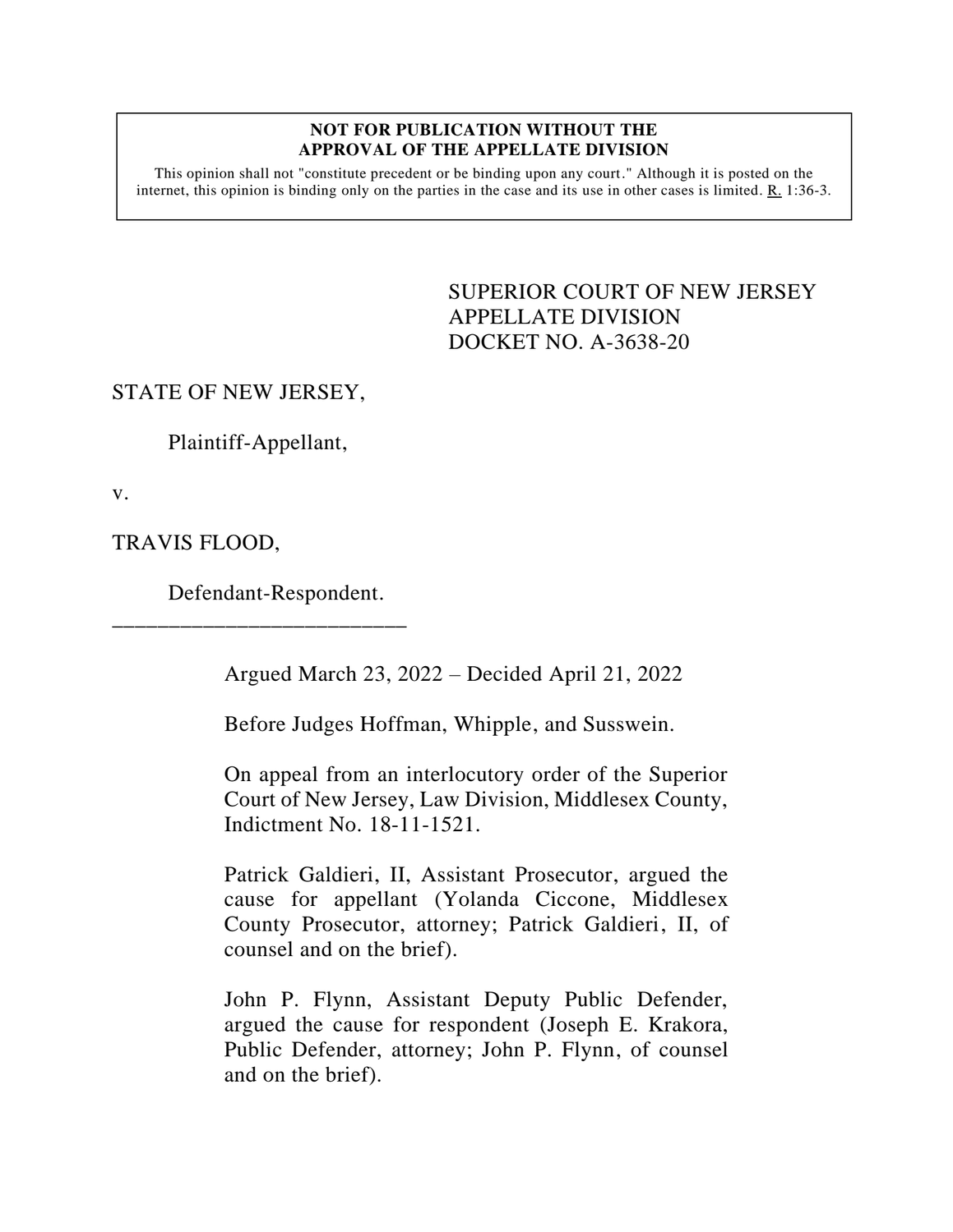#### PER CURIAM

By leave granted, the State appeals from a Law Division order granting defendant's motion to sever the trial of counts charging controlled dangerous substance (CDS) offenses allegedly committed on August 22, 2018—including strict liability for drug-induced death—from counts charging CDS offenses allegedly committed the day after the victim's overdose death. The State also appeals from an order, issued by another Law Division judge, denying the prosecutor's motion for reconsideration. After carefully reviewing the record in light of the applicable legal principles, including the deferential standard of appellate review we apply to trial court severance decisions, we affirm the trial court's decision to grant defendant's severance motion.

## I.

We discern the following facts from the grand jury record, mindful that this matter has not yet been tried and that defendant is presumed innocent. Iqbal Singh arranged to purchase CDS from an individual he knew as "Kevin D" and from whom he had previously purchased narcotics on several occasions. The meeting took place on August 22, 2018 at a motel in Sayreville. Iqbal's<sup>1</sup> friend,

<sup>&</sup>lt;sup>1</sup> Because two participants in these events share the same last name, we use their first names to avoid confusion. We mean no disrespect in doing so.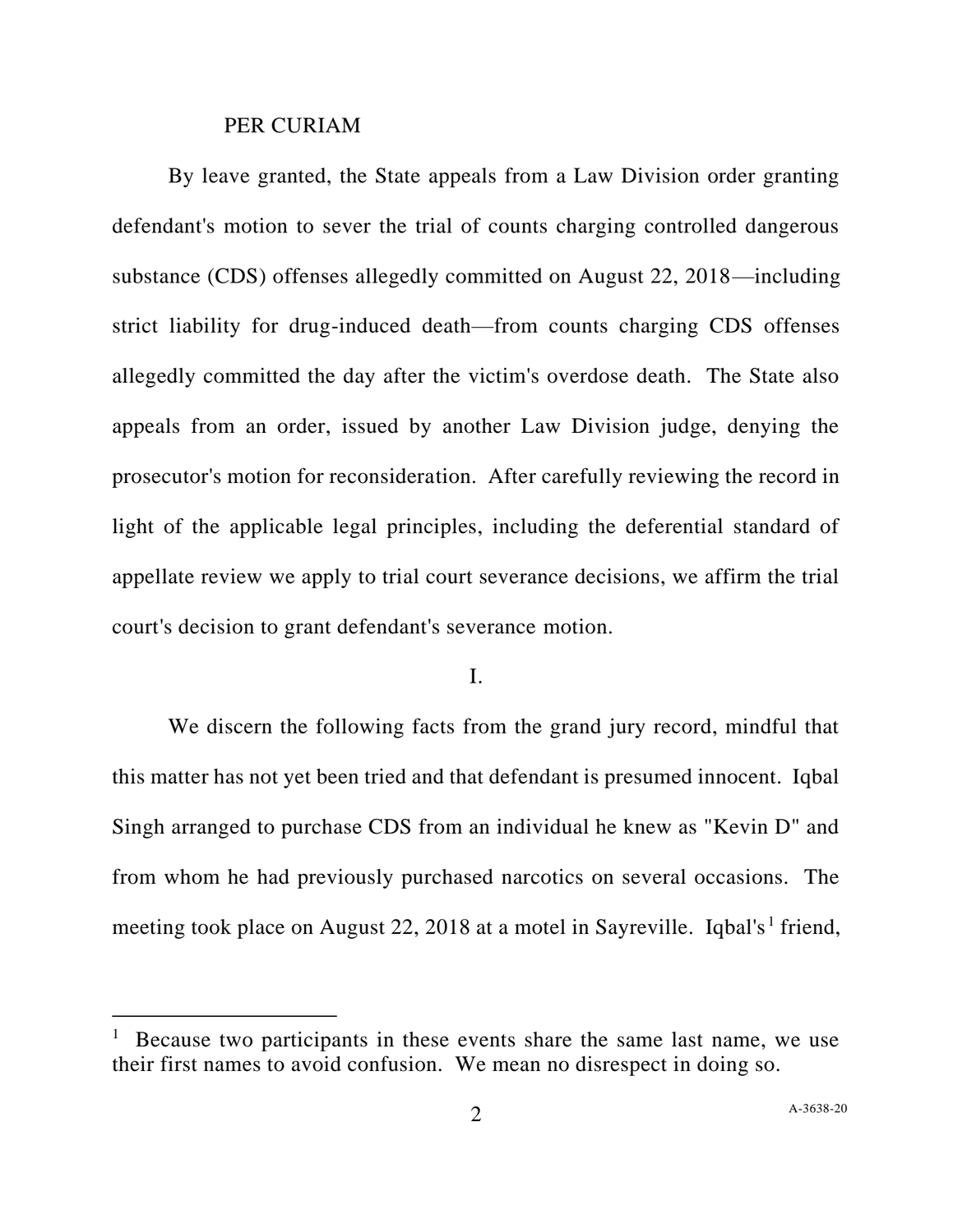Jazveer Singh, drove Iqbal to the motel. There, Iqbal met "Kevin D" in the parking lot and purchased a quantity of cocaine in exchange for \$200. Jazveer observed the transaction. After the drug deal was consummated, Iqbal and Jazveer drove to a residence in Old Bridge, where Iqbal distributed the cocaine to his waiting friends.

Jazveer, the only one who did not ingest the cocaine, stepped outside to take a telephone call. When he reentered the residence, he saw all six of his friends on the floor, unconscious. Jazveer called 9-1-1 and reported the emergency.

An officer from the Old Bridge Police Department responded to the 9-1- 1 call and found six individuals unconscious from a suspected drug overdose. Police administered Narcan and five of the six regained consciousness. The sixth individual could not be revived and was pronounced dead at the scene.

Police found dollar bills with white, powdery residue near where the six individuals had been found unconscious. Believing these bills may have been used to ingest CDS, police conducted a field test on the bill that appeared to have the most residue. The test showed the presence of fentanyl. The autopsy report by the Medical Examiner later attributed the cause of death to acute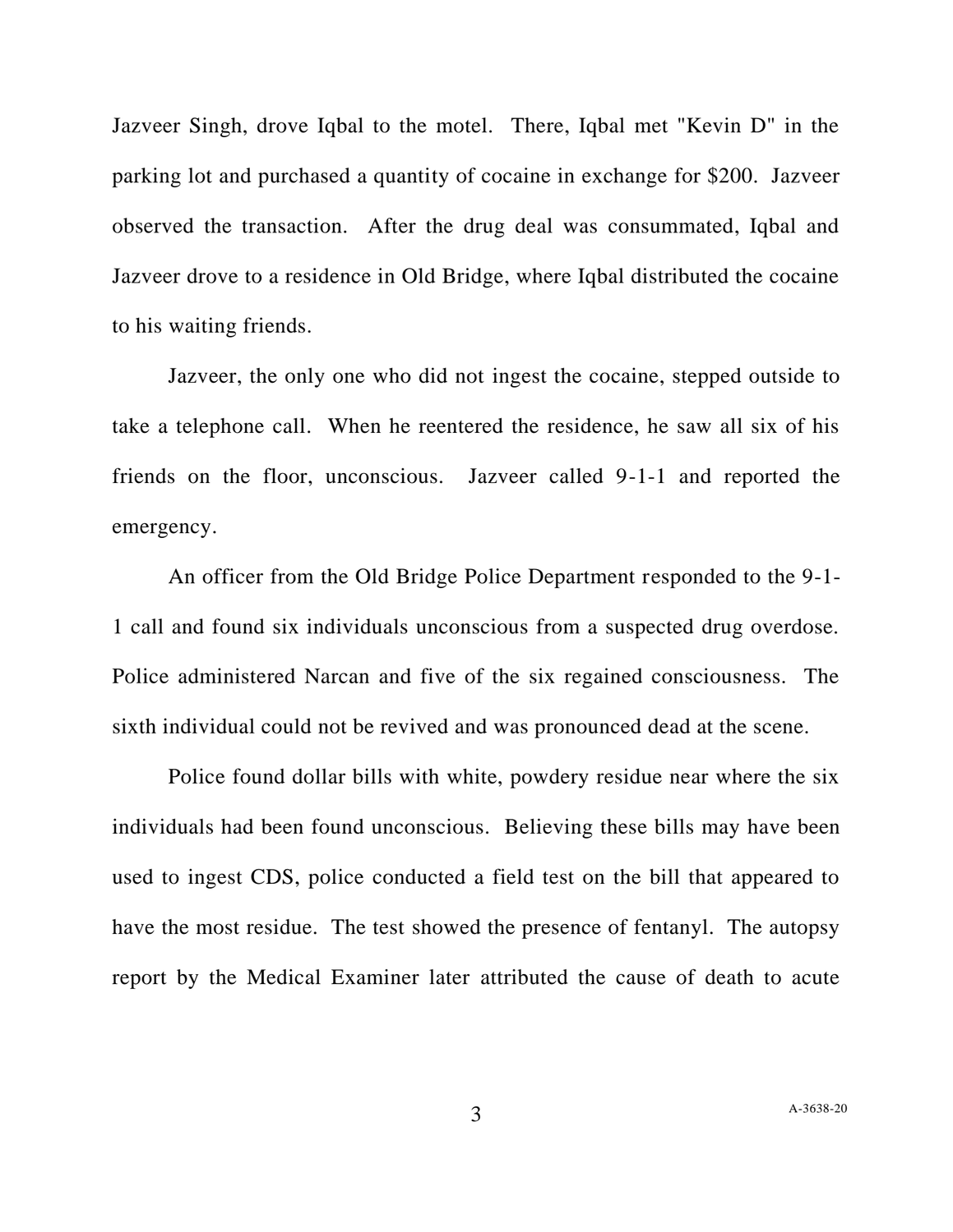cocaine, fentanyl, and ethanol toxicity, caused by the combination of cocaine, fentanyl, and alcohol found in the victim's system.

Later that night at the hospital, Iqbal told Middlesex County Prosecutors Office (MCPO) Detective Joe Celentano that he had purchased cocaine from an individual he knew as "Kevin D." Iqbal provided to police "Kevin D's" phone number, stored in the contact list on his cell phone. Police determined that the telephone number was associated with defendant. The MCPO then assembled a photo array that included defendant's photo and five filler photos. Another detective with the MCPO administered the photo array identification procedure to Iqbal. Iqbal selected defendant's photo from the array, positively identifying him as the person from whom he had purchased the cocaine just before the overdose event. Iqbal agreed to cooperate and to assist police in their investigation.

The following day, Iqbal arranged to meet "Kevin D" again, this time on police instructions. They set the meeting place at a hotel in West Windsor. When defendant arrived for the meeting, waiting officers placed him under arrest. A search of defendant's vehicle revealed suspected CDS. State Police laboratory tests positively identified methamphetamine and cocaine.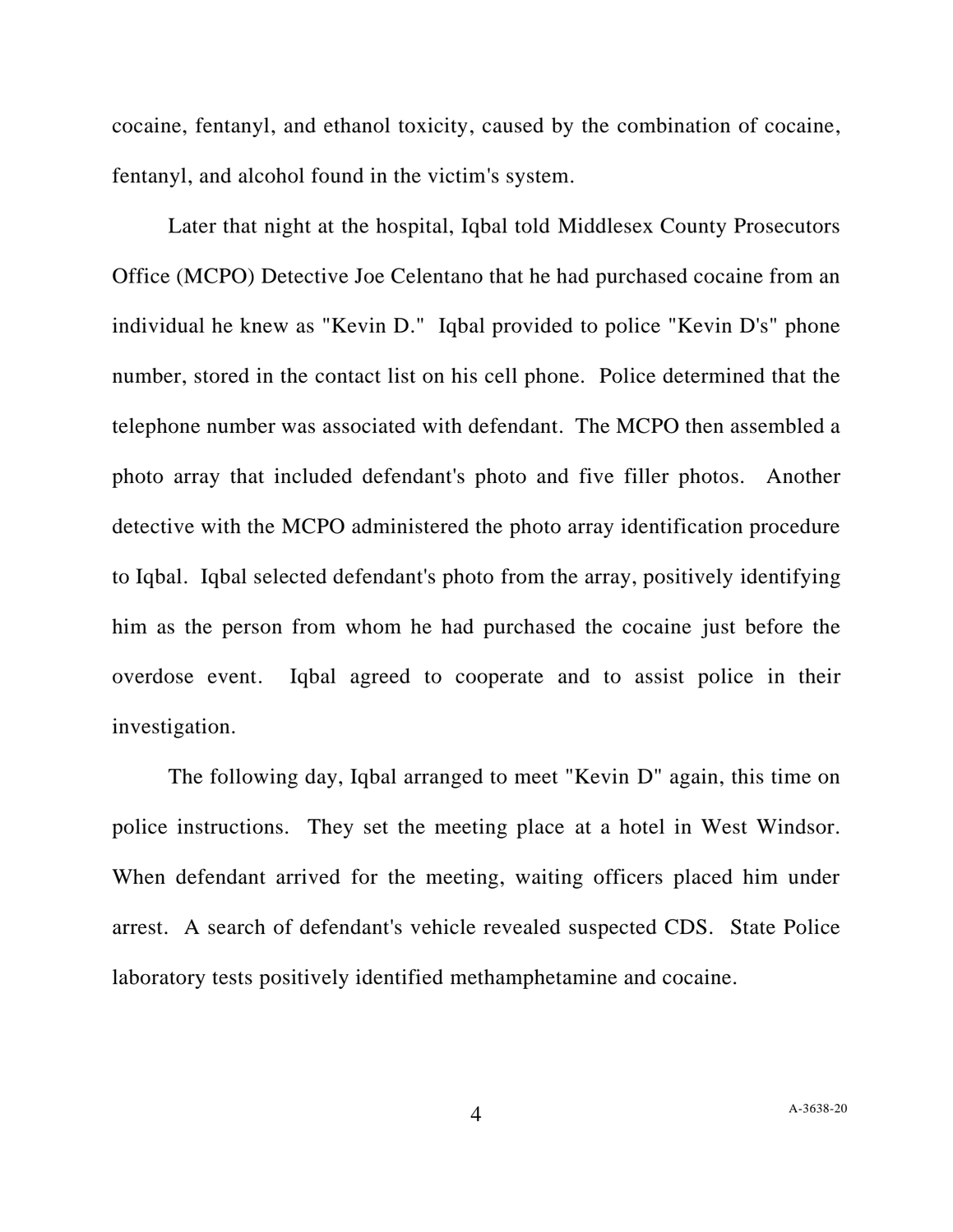In November 2018, a Middlesex grand jury returned an indictment charging defendant with third-degree distribution of cocaine, N.J.S.A. 2C:35- 5(a)(1), (b)(3) (count one); third-degree distribution of fentanyl, N.J.S.A. 2C:35- 5(a)(1), (b)(5) (count two); first-degree strict liability for drug-induced death, N.J.S.A. 2C:35-9 (count three); second-degree possession of cocaine with intent to distribute, N.J.S.A.  $2C:35-5(a)(1)$ , (b)(2) (count four); and second-degree possession of methamphetamine with intent to distribute, N.J.S.A. 2C:35-  $5(a)(1)$ ,  $(b)(9)(a)$  (count five). The indictment alleged that counts one, two and three were committed on August 22, 2018, and that counts four and five were committed on August 23, 2018.

In September 2020, defendant filed a motion to sever the counts related to the alleged August 22 offenses—including the strict liability homicide—from the counts pertaining to the alleged August 23 offenses, arguing prejudicial joinder.<sup>2</sup>

 $2$  Defendant also moved to dismiss part of the indictment claiming certain alleged offenses were improperly venued in Middlesex County. Although defendant's appeal brief raises that issue, defense counsel at oral argument acknowledged that defendant did not cross-appeal the denial of his venue motion. Accordingly, that issue is not properly before us and we decline to address it.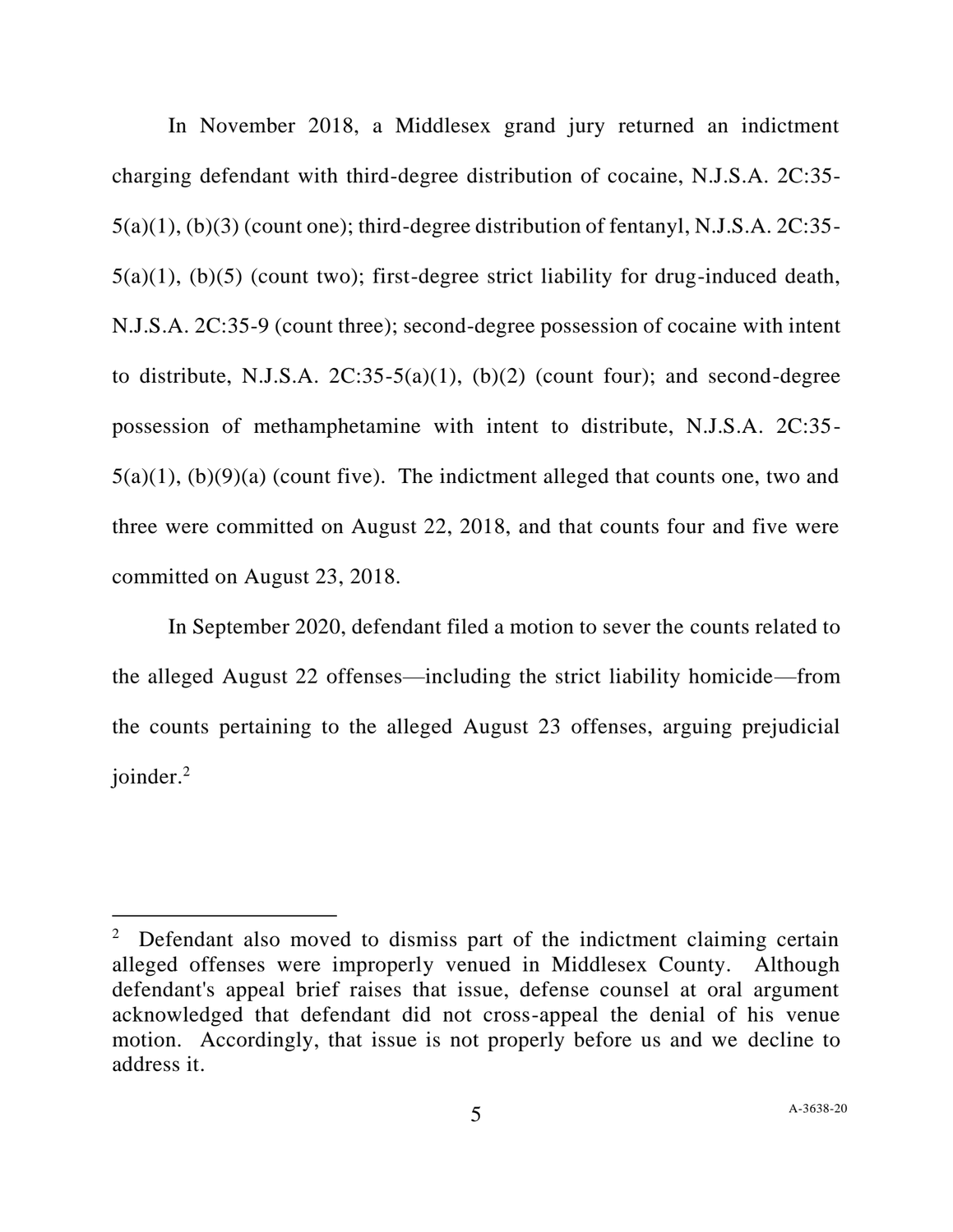On January 14, 2021, Judge Joseph L. Rea heard oral arguments and granted defendant's motion to sever the August 22 charges from the August 23 charges for purposes of trial.

On February 2, 2021, the State filed a motion for reconsideration of the grant of severance. The reconsideration motion was heard by a different judge. On June 17, 2021, Judge Thomas J. Buck heard oral arguments and made findings on the record in an oral opinion. On June 22, 2021, Judge Buck issued an order denying the State's motion for reconsideration.

The State thereafter filed a motion for leave to appeal the grant of severance and denial of reconsideration, which we granted. The State raises the following contention for our consideration:

## POINT I

# THE TRIAL COURT'S SEVERANCE RULING AMOUNTED TO AN ABUSE OF DISCRETION REQUIRING REVERSAL.

More specifically, the State argues that both Law Division judges misapplied Rules 3:7-6 and 3:15-2(b). The State contends that the August 22 and August 23 charges were sufficiently similar to justify permissive joinder, asserting there was at least "some connection between [the] separate counts rendering the evidence probative of a material issue in [the] other charge."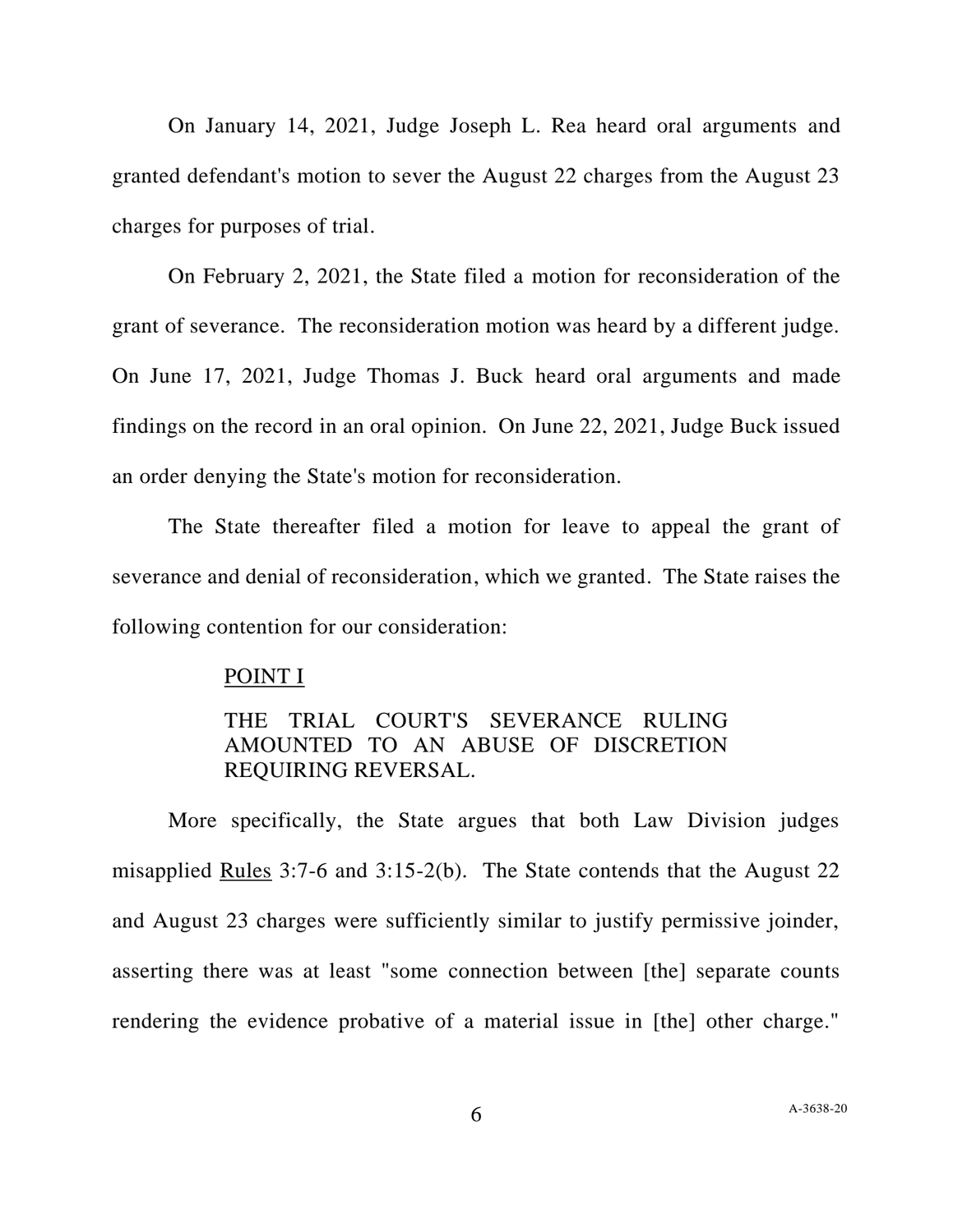Recognizing that Rule 3:15-2(b) prohibits joinder when "it appears that a defendant or the State is prejudiced," the State argues that because it bears the burden of proving identity, and because defendant refuses to stipulate to being the person who distributed CDS to Iqbal, "defendant's identity was a material issue at trial and proof of defendant's identity was essential" to the State's ability to prove that defendant was the person who sold fentanyl-laced cocaine to Iqbal on August 22. The State adds that any danger of prejudice can be cured with a limiting jury instruction.

We begin our analysis by acknowledging the legal principles governing this appeal.<sup>3</sup> The scope of our review is limited. We afford deference when reviewing a trial court's decision whether to try a defendant on multiple counts simultaneously or to sever counts. State v. Sterling, 215 N.J. 65, 73 (2013). Additionally, "[t]he decision to admit or exclude evidence is one firmly entrusted to the trial court's discretion." State v. Scott, 229 N.J. 469, 479 (2017) (quoting In re Est. of Hanges v. Metro. Prop. & Cas. Ins. Co., 202 N.J. 369, 383– 84 (2010)). We thus apply "a deferential standard in reviewing a trial court's evidentiary rulings and uphold its determinations 'absent a showing of an abuse

 $3$  Because we affirm Judge Rea's initial decision to grant defendant's suppression motion, we need not review the rigorous legal standard for granting a motion for reconsideration. See R. 2:11-3(e)(2).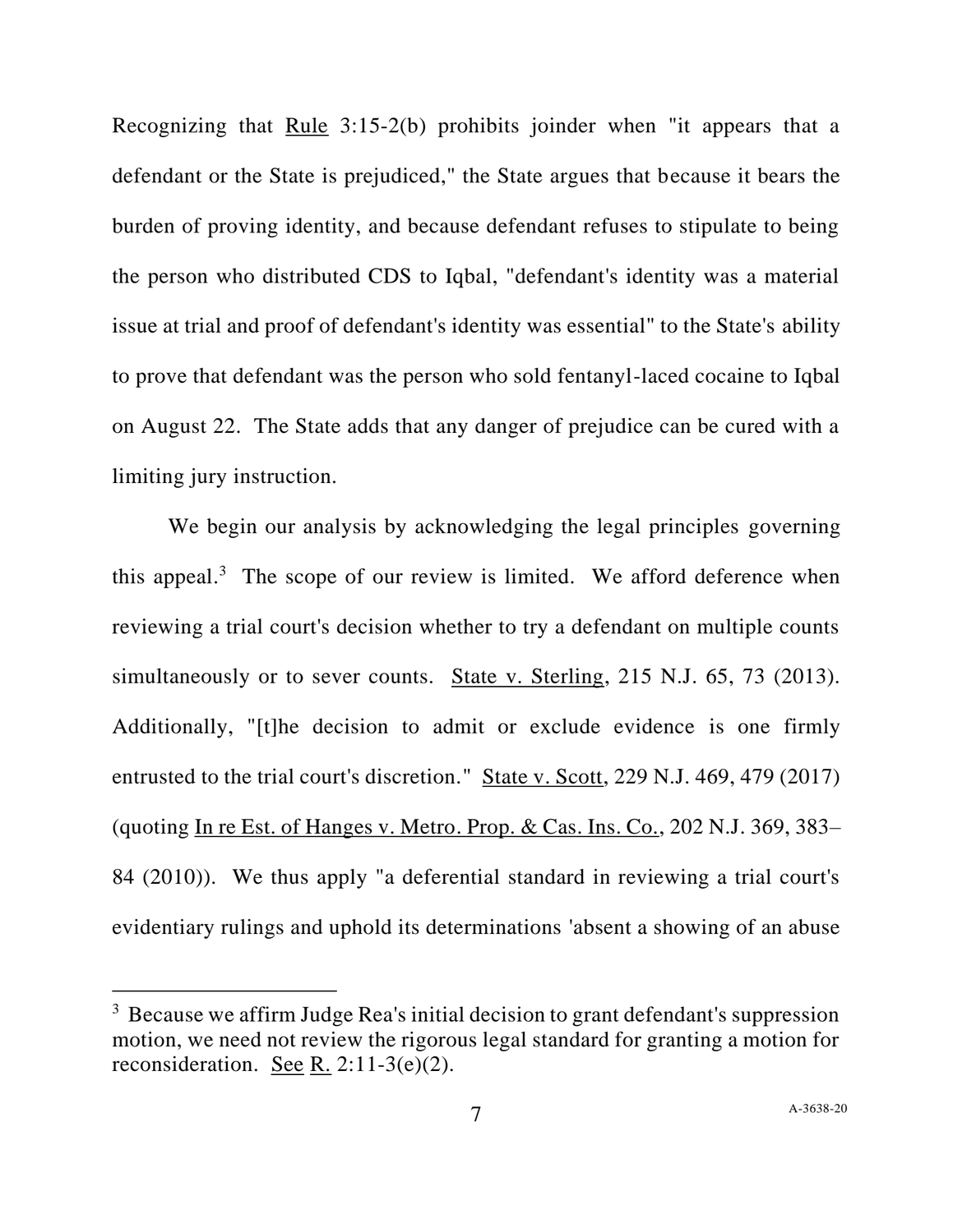of discretion.'" Ibid. (quoting State v. Perry, 225 N.J. 222, 233 (2016)). Relatedly, "[a] reviewing court must not 'substitute its own judgment for that of the trial court's unless there was a "clear error in judgment"—a ruling "so wide of the mark that a manifest denial of justice resulted."" Ibid. (quoting State v. Marrero, 148 N.J. 469, 484 (1997)). We add that deference is especially appropriate when, as in this case, two judges have examined the facts and reached the same conclusion. Cf. State v. Locurto, 157 N.J. 463, 474 (1999) ("Under the two-court rule, appellate courts ordinarily should not undertake to alter concurrent findings of facts and credibility determinations made by two lower courts absent a very obvious and exceptional showing of error.") (citing Midler v. Heinowitz, 10 N.J. 123, 128–29 (1952)).

Defendant argues that for purposes of strict liability for drug-induced death, the possession-with-intent-to-distribute offenses alleged to have occurred after the overdose death constitute "other crimes." The law is well-settled that evidence of other crimes is generally excluded at trial and is admissible only for the limited purposes set forth in N.J.R.E. 404(b). The general rule excluding other crimes evidence is based on the well-recognized potential for such evidence to prejudice a defendant by suggesting to a jury that he or she has a propensity to commit crimes. See State v. Weeks, 107 N.J. 396, 406 (1987).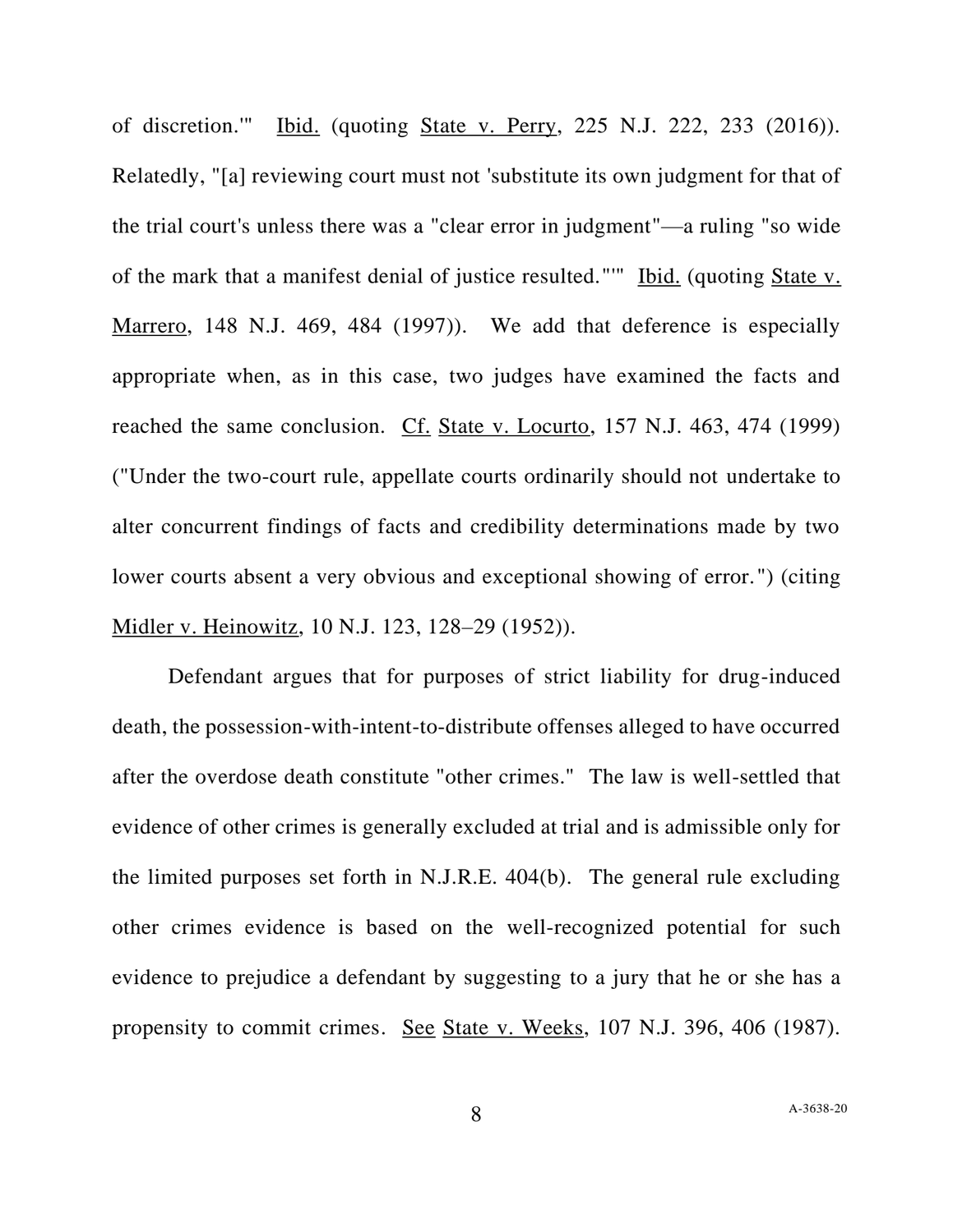Because of the dangers its admission risks, "evidence proffered under Rule 404(b) 'must pass [a] rigorous test.'" State v. Garrison, 228 N.J. 182, 194 (2017) (alteration in original) (quoting State v. Kemp, 195 N.J. 136, 159 (2008)).

In State v. Cofield, the Court adopted a four-part test to determine the admissibility of other bad acts and crimes evidence. 127 N.J. 328, 338 (1992). To be admissible under N.J.R.E. 404(b), the evidence: (1) must be relevant to a material issue which is genuinely disputed; (2) the other conduct must be similar in kind and must have occurred reasonably close in time to the events at issue in the criminal trial; (3) evidence of the other conduct must be clear and convincing; and (4) its probative value must not be outweighed by prejudice to the defendant. Ibid.; accord State v. Green, 236 N.J. 71, 81–82 (2018).

In this case, the State argues that the alleged August 23 crimes are relevant to prove the identity of the person who sold CDS to Iqbal on August 22. In Sterling, the Court recognized that "evidence of a later crime may be admitted on the issue of identity when defendant's connection to the first crime was established by specific evidence discovered during the second crime." Sterling, 215 N.J. at 92. Such evidence "may also be admitted on the issue of identity when a particular weapon or disguise used in one crime connects a defendant to another offense." Id. at 93 (citing State v. Gillispie, 208 N.J. 59, 88 (2011)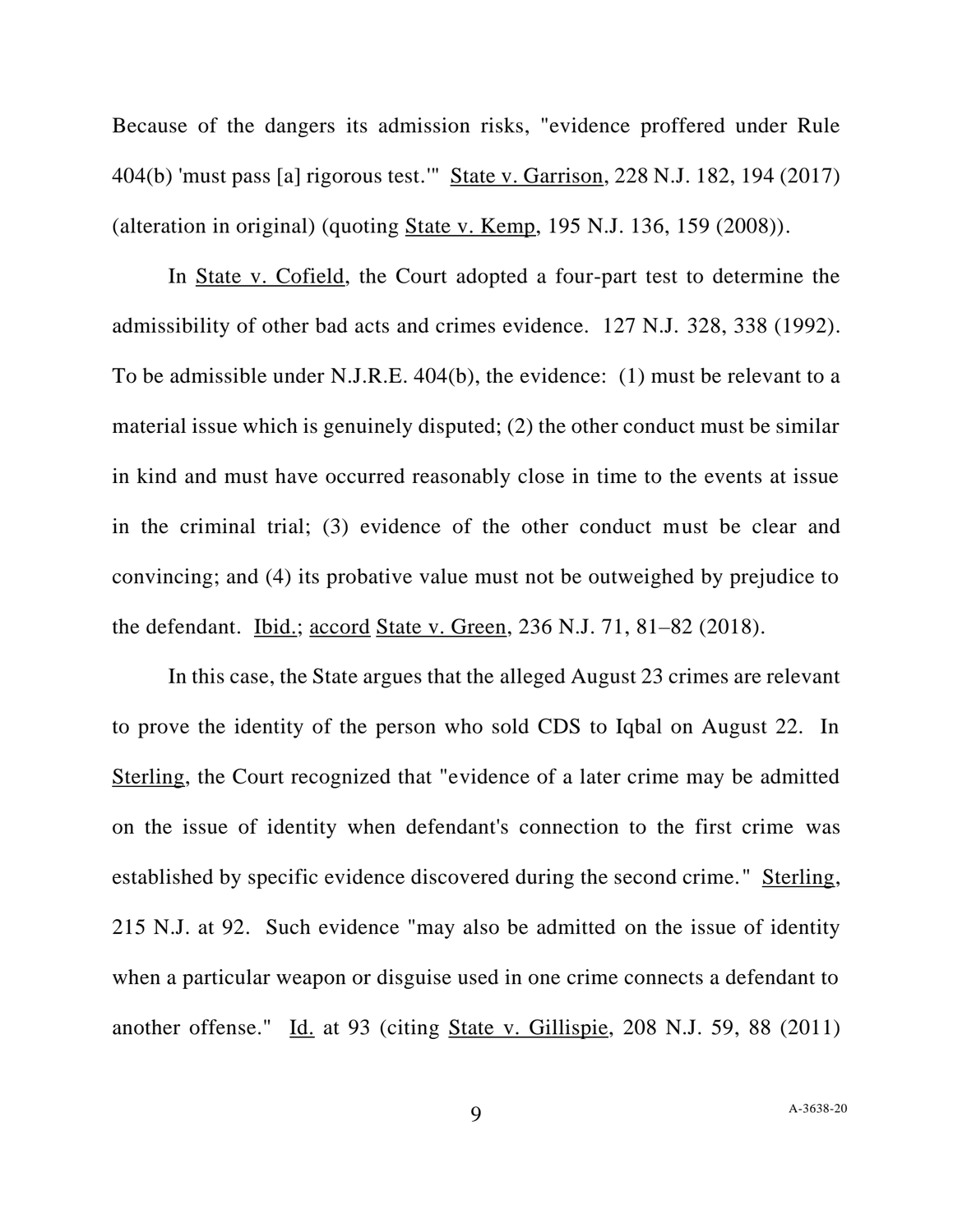(admitting evidence of prior crime where defendant used same gun); State v. Hardaway, 269 N.J. Super. 627, 630 (App. Div. 1994) (allowing limited evidence of later robbery to prove defendant's presence at killing because same gun was used in both crimes); and State v. Porambo*,* 226 N.J. Super. 416, 423– 24 (App. Div. 1988) (permitting evidence of separate robbery where distinctive mustache disguise connected defendant to both robberies)).

As a general matter, "[t]he test for assessing prejudice is 'whether, assuming the charges were tried separately, evidence of the offenses sought to be severed would be admissible under [N.J.R.E. 404(b)] in the trial of the remaining charges.'" Sterling, 215 N.J. at 73 (alteration in original) (quoting State v. Chenique-Puey, 145 N.J. 334, 341 (2013)). It is "[t]he admissibility of the evidence in both trials [that] renders inconsequential the need for severance." State v. Davis, 390 N.J. Super. 573, 591 (App. Div. 2007) (citation omitted). We emphasize that the Court in Sterling held that "[a] court must assess whether prejudice is present, and its judgment is reviewed for an abuse of discretion." 215 N.J. at 73 (citing Chenique-Puey, 145 N.J. at 341).

We add that under Rule 3:7-6, two or more offenses may be tried in the same proceeding "if the offenses charged are  $[(1)]$  of the same or similar character or  $[(2)]$  are based on the same act or transaction or  $[(3)]$  on two or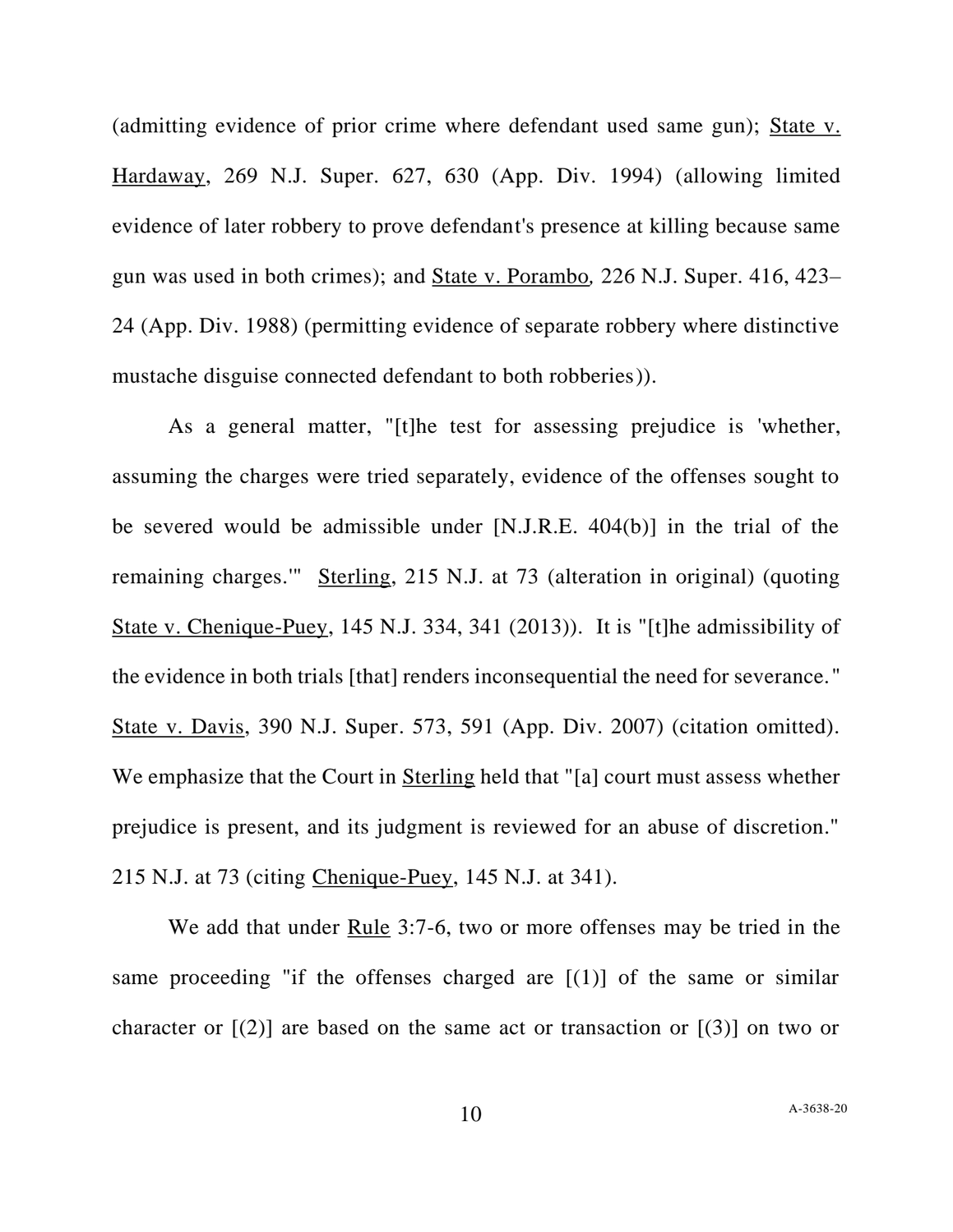more acts or transactions [either]  $[(a)]$  connected together or  $[(b)]$  constituting parts of a common scheme or plan." However, if such joinder would be prejudicial, the Rules allow for relief under Rule 3:15-2. Ibid. Under that rule, if "it appears that a defendant or the State is prejudiced by a permissible or mandatory joinder of offenses or of defendants in an indictment or accusation the court may order an election or separate trials of counts, grant a severance of defendants, or direct other appropriate relief." R. 3:15-2(b). As the Court explained in Sterling,

> The relief afforded by Rule 3:15-2(b) addresses the inherent "danger[,] when several crimes are tried together, that the jury may use the evidence cumulatively; that is, that, although so much as would be admissible upon any one of the charges might not have persuaded them of the accused's guilt, the sum of it will convince them as to all." State v. Pitts, 116 N.J. 580, 601 (1989) (quoting United States v. Lotsch, 102 F.2d 35, 36 (2d Cir. 1939)).

[Sterling, 215 N.J. at 73.]

Applying these foundational principles to the record before us, we do not believe that either Law Division judge committed an abuse of discretion in balancing the need for joinder against the risk of unfair prejudice to defendant. As our Supreme Court explained in State v. Darby, the evidence must be both "relevant to prove a fact genuinely in dispute" and "necessary as proof of the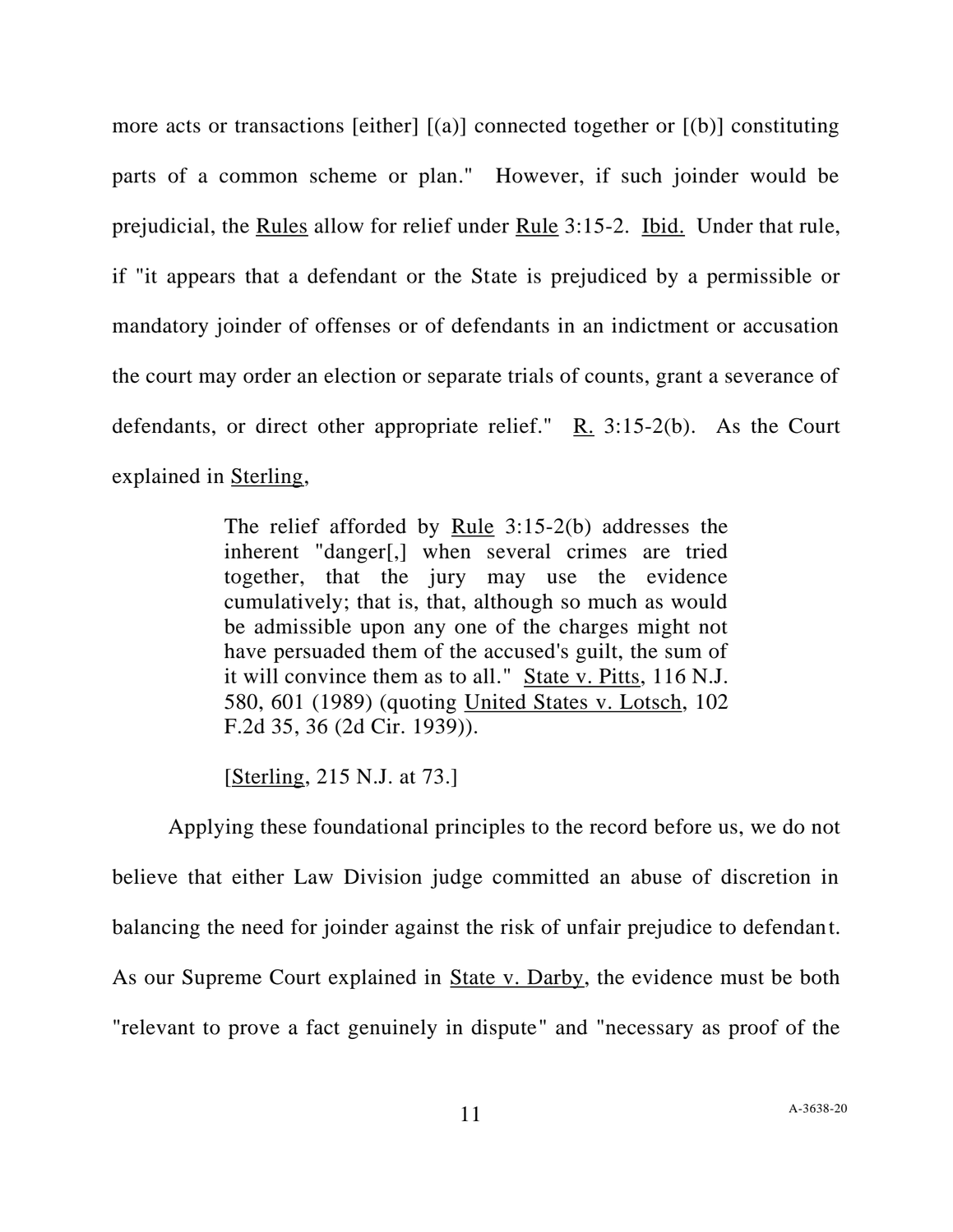disputed issue." 174 N.J. 509, 518 (2002). Judge Rea determined that although defendant has not agreed to stipulate that he was the person who sold drugs to Iqbal on August 22, the true disputed issue in this case is not identity but rather whether the State can prove the causation element of the strict-liability-for-druginduced death offense. Further, the judge noted that if, in the course of trial, identity did present itself as a genuinely disputed issue, the State would retain the right to request a Cofield hearing to introduce the barred evidence in rebuttal. Because the trial court explicitly left the door open for the State to assert at trial that evidence pertaining to the August 23 is needed to establish identity, if it turns out identity is genuinely disputed, we do not believe the State has been prejudiced by the decision to try the two sets of charges separately.

Furthermore, in balancing the State's need to present such evidence against the risk of unfair prejudice to defendant, Judge Rea reasoned that the State "[has] a lot of evidence of identity,<sup>4</sup> and  $\dots$  the [potential] prejudice of counts four and five, particularly with regard to drug-induced death, . . . is monumental." Judge Rea expressed concern that "if it's a close call on [the strict

<sup>&</sup>lt;sup>4</sup> We note that, in assessing whether and to what extent defendant's identity was at issue, Judge Rea remarked that the State had "evidence that Mr. Iqbal knew defendant from three or four prior times when he brought drugs from [defendant]."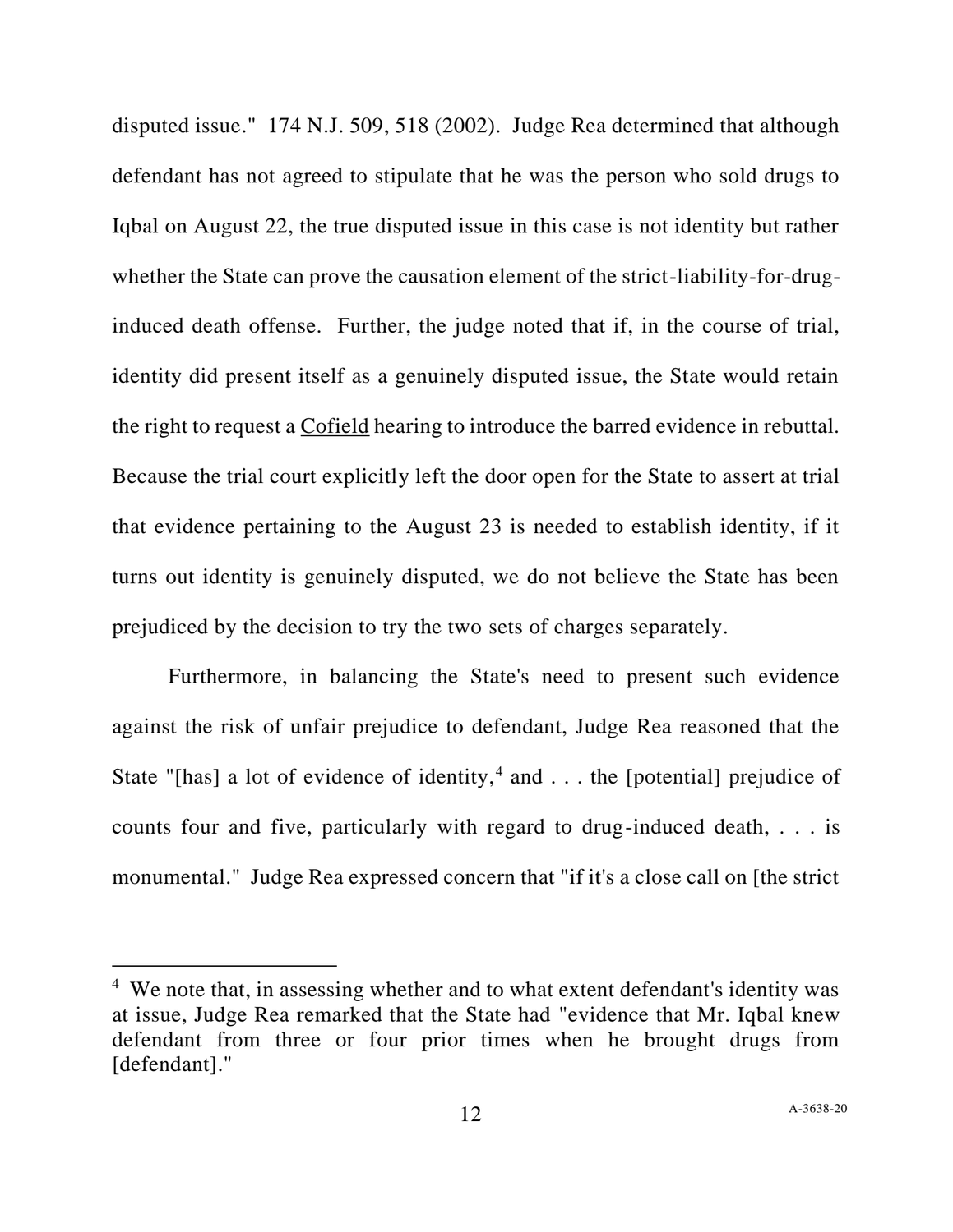liability for drug-induced death] count, I think there's a serious danger that a jury could say [']ah, he's just a drug dealer anyway. Find him guilty on count three.['] . . . [T]he potential prejudice of four and five mandate that . . . they be severed." We decline to second-guess either Judge Rea's assessment of the State's ability to prove identity or his assessment of the risk that evidence of post-overdose-death drug crimes would prejudice defendant with respect to the jury's consideration of the homicide.

Nor are we persuaded by the State's argument that any potential for unfair prejudice could be eliminated by proper jury instructions limiting how the jury might consider the August 23 offenses to prove that defendant committed the August 22 crimes. In rejecting the State's argument in this particular application, we accept that juries are presumed to follow a trial court's instructions. See State v. Burns, 192 N.J. 312, 335 (citing State v. Nelson, 155 N.J. 487, 526 (1998)) ("One of the foundations of our jury system is that the jury is presumed to follow the trial court's instructions."). But, as the State acknowledged at oral argument, many convictions have been reversed in cases where trial courts permitted prosecutors to present other crimes evidence under the rubric of N.J.R.E. 404(b). We add that the rigorous test devised under N.J.R.E. 404(b), would not be necessary if all that were needed was a limiting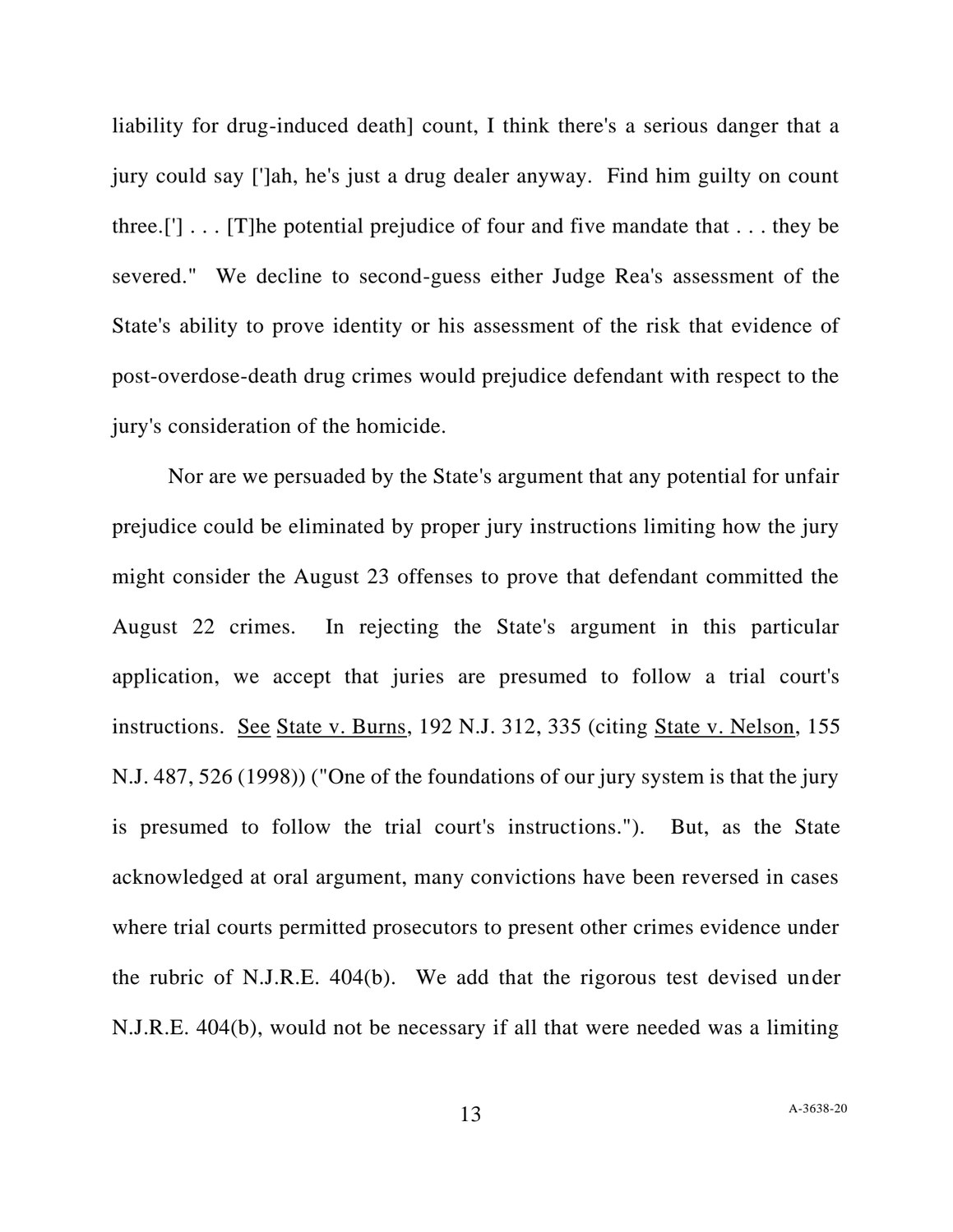instruction to mitigate the potential for prejudice. The Court's firm admonition in Sterling that a trial court "must assess whether prejudice is present," 215 N.J. at 73, would ring hollow if such prejudice in any event could be addressed by a limiting instruction. The Law Division judges appropriately accounted for all relevant circumstances, including the degree to which identity is likely to be genuinely contested and the other proofs of identity available to the State. Accordingly, we do not believe the Law Division judges abused their discretion in concluding that, in this case, the two sets of charges are better tried separately.

We likewise reject the State's argument that we should overturn the trial court's severance ruling because it will be a waste of resources to convene two trials. Trial judges, no less than the parties and victims, have a keen interest in avoiding unnecessary trials. We decline to rely on notions of judicial economy to second-guess the severance decision in this case. We also decline to speculate on the outcome of the first trial or the impact that outcome might have on the resolution of the remaining counts, especially given the prevalence of negotiated dispositions.

In sum, we do not believe both Law Division judges abused their discretion in assessing the potential for prejudice if both sets of charges were to be tried together. See Sterling, 215 N.J. at 73 ("A court must assess whether